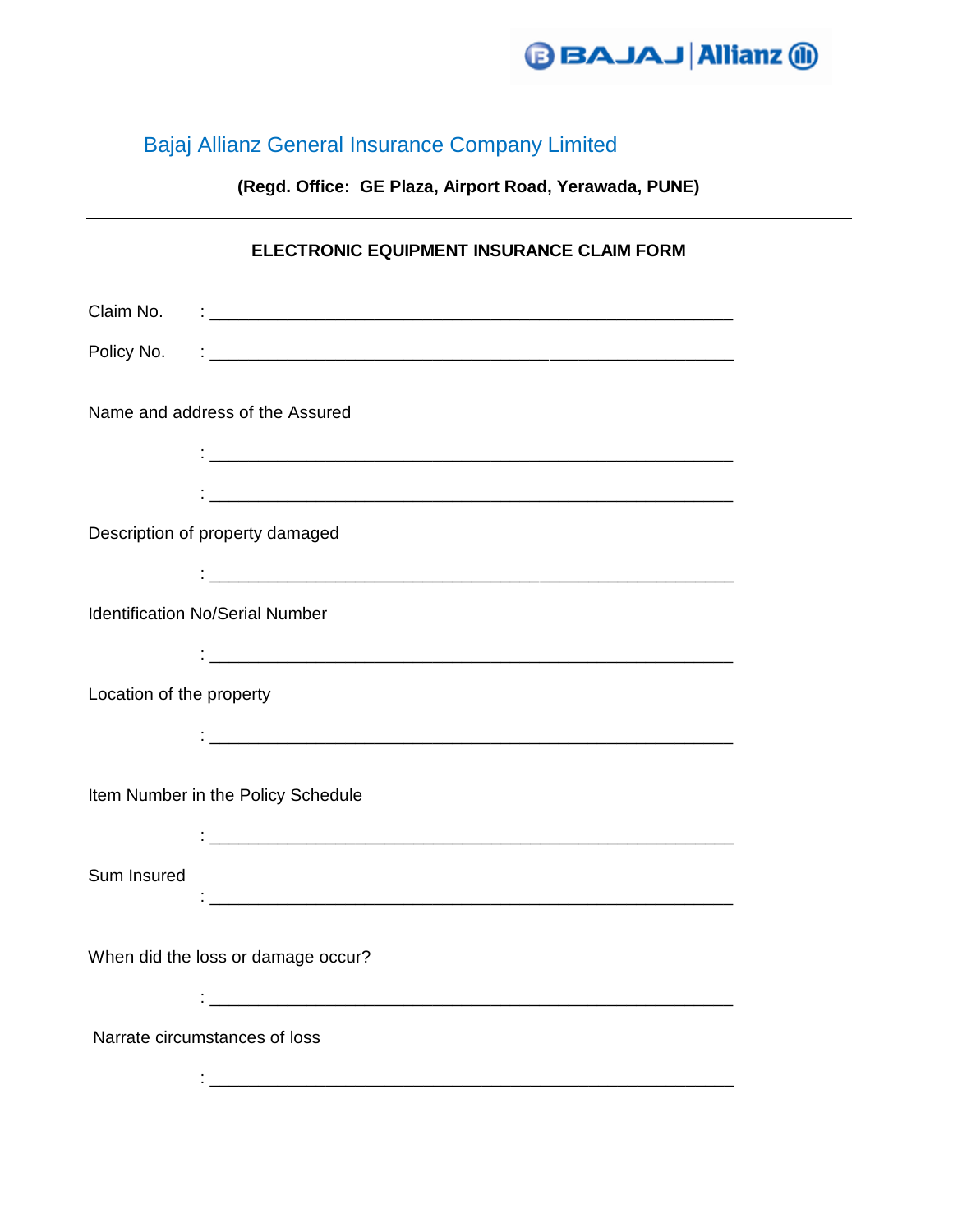## **D** BAJAJ Allianz ®

Was the equipment in use? By whom?

: where the contribution of the contribution of  $\mathcal{L}_\mathcal{M}$  . The contribution of  $\mathcal{L}_\mathcal{M}$ Date of intimation to Insurer : where the contribution of the contribution of  $\mathcal{L}_\mathcal{M}$  . The contribution of  $\mathcal{L}_\mathcal{M}$ State whether the item damaged was under any guarantee from Supplier/Manufacturer : where the contribution of the contribution of  $\mathcal{L}_\mathcal{M}$  . The contribution of  $\mathcal{L}_\mathcal{M}$ Repairer. If so, the nature of Guarantee and the period. : \_\_\_\_\_\_\_\_\_\_\_\_\_\_\_\_\_\_\_\_\_\_\_\_\_\_\_\_\_\_\_\_\_\_\_\_\_\_\_\_\_\_\_\_\_\_\_\_\_\_\_\_\_\_ Did the equipment(s) sustain any damage in any previous accident? If so, details : \_\_\_\_\_\_\_\_\_\_\_\_\_\_\_\_\_\_\_\_\_\_\_\_\_\_\_\_\_\_\_\_\_\_\_\_\_\_\_\_\_\_\_\_\_\_\_\_\_\_\_\_\_\_ Have the repairs been put in hand? If so give name and address of repairs : where the contribution of the contribution of  $\mathcal{L}_\mathcal{M}$  . The contribution of  $\mathcal{L}_\mathcal{M}$ Indicate the estimated repairs charges and the repairs time : \_\_\_\_\_\_\_\_\_\_\_\_\_\_\_\_\_\_\_\_\_\_\_\_\_\_\_\_\_\_\_\_\_\_\_\_\_\_\_\_\_\_\_\_\_\_\_\_\_\_\_\_\_\_ State salvage value of the damaged item :  $\frac{1}{2}$  ,  $\frac{1}{2}$  ,  $\frac{1}{2}$  ,  $\frac{1}{2}$  ,  $\frac{1}{2}$  ,  $\frac{1}{2}$  ,  $\frac{1}{2}$  ,  $\frac{1}{2}$  ,  $\frac{1}{2}$  ,  $\frac{1}{2}$  ,  $\frac{1}{2}$  ,  $\frac{1}{2}$  ,  $\frac{1}{2}$  ,  $\frac{1}{2}$  ,  $\frac{1}{2}$  ,  $\frac{1}{2}$  ,  $\frac{1}{2}$  ,  $\frac{1}{2}$  ,  $\frac$ Where can the damaged items be inspected? :  $\frac{1}{2}$  ,  $\frac{1}{2}$  ,  $\frac{1}{2}$  ,  $\frac{1}{2}$  ,  $\frac{1}{2}$  ,  $\frac{1}{2}$  ,  $\frac{1}{2}$  ,  $\frac{1}{2}$  ,  $\frac{1}{2}$  ,  $\frac{1}{2}$  ,  $\frac{1}{2}$  ,  $\frac{1}{2}$  ,  $\frac{1}{2}$  ,  $\frac{1}{2}$  ,  $\frac{1}{2}$  ,  $\frac{1}{2}$  ,  $\frac{1}{2}$  ,  $\frac{1}{2}$  ,  $\frac$ Are there any other insurance, effected by you or any other person(s) covering the loss sustained or any part thereof? If so, give details. : \_\_\_\_\_\_\_\_\_\_\_\_\_\_\_\_\_\_\_\_\_\_\_\_\_\_\_\_\_\_\_\_\_\_\_\_\_\_\_\_\_\_\_\_\_\_\_\_\_\_\_\_\_\_ In the event of loss caused by Burglary, Theft, Fire, which police station has been notified?